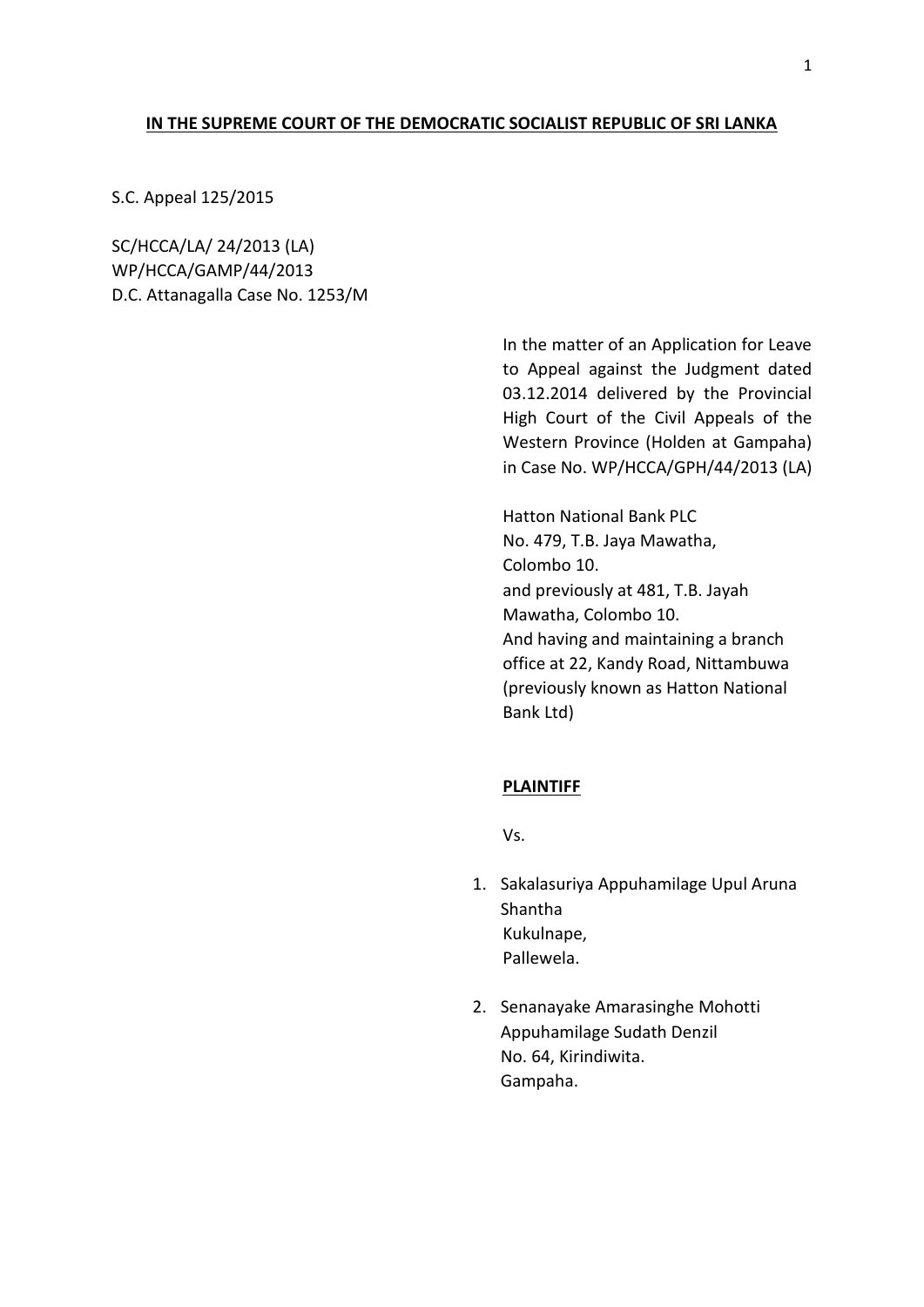3. Subasinghe Dissanayake Appuhamilage Upul Hemantha Subsasinshge, No. 74, Marapola, Veyangoda.

### **DEFENDANTS**

#### **AND BETWEEN**

Hatton National Bank PLC No. 479, T.B. Jaya Mawatha, Colombo 10. and previously at 481, T.B. Jayah Mawatha, Colombo 10. And having and maintaining a branch office at 22, Kandy Road, Nittambuwa (previously known as Hatton National Bank Ltd)

### **PLAINTIFF-APPELLANT**

Vs.

- 1. Sakalasuriya Appuhamilage Upul Aruna Shantha Kukulnape, Pallewela.
- 2. Senanayake Amarasinghe Mohotti Appuhamilage Sudath Denzil No. 64, Kirindiwita. Gampaha.
- 3. Subasinghe Dissanayake Appuhamilage Upul Hemantha Subsasinshge, No. 74, Marapola, Veyangoda.

### **DEFENDANT-RESPONDENTS**

**AND NOW BETWEEN**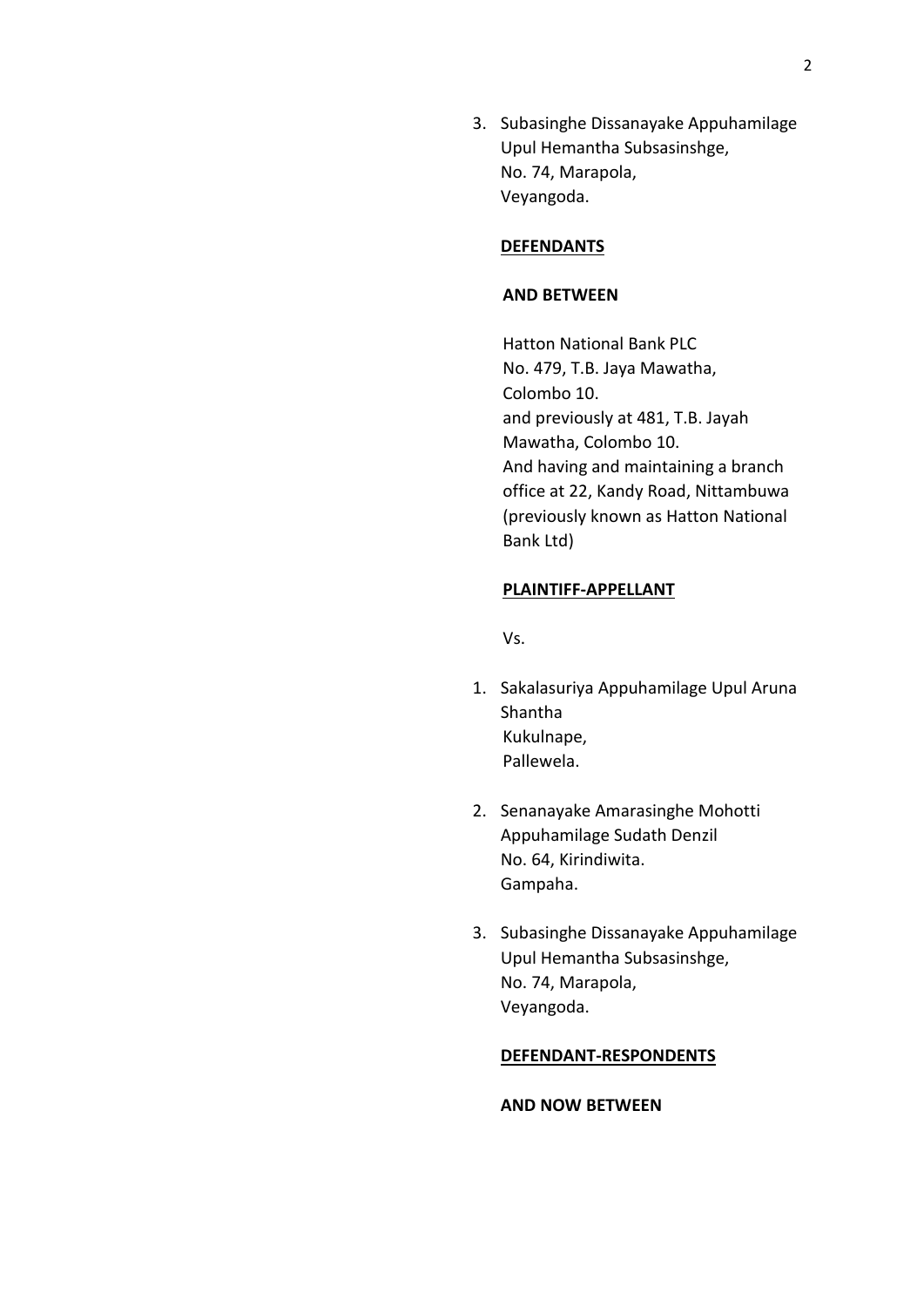Senanayake Amarasinghe Mohotti Appuhamilage Sudath Denzil No. 64, Kirindiwita. Gampaha.

# **2 ND DEFENDANT-RESPONDENT-APPELLANT**

Hatton National Bank PLC No. 479, T.B. Jaya Mawatha, Colombo 10. and previously at 481, T.B. Jayah Mawatha, Colombo 10. And having and maintaining a branch office at 22, Kandy Road, Nittambuwa (previously known as Hatton National Bank Ltd)

## **PLAINTIFF-APPELLANT-RESPONDENT**

Vs.

- 1. Sakalasuriya Appuhamilage Upul Aruna Shantha Kukulnape, Pallewela.
- 2. Subasinghe Dissanayake Appuhamilage Upul Hemantha Subsasinshge, No. 74, Marapola, Veyangoda.

# **DEFENDANT-RESPONDENT-RESPONDENTS**

**BEFORE:** S.E. Wanasundera P.C., J.

Anil Gooneratne J.

Nalin Perera J.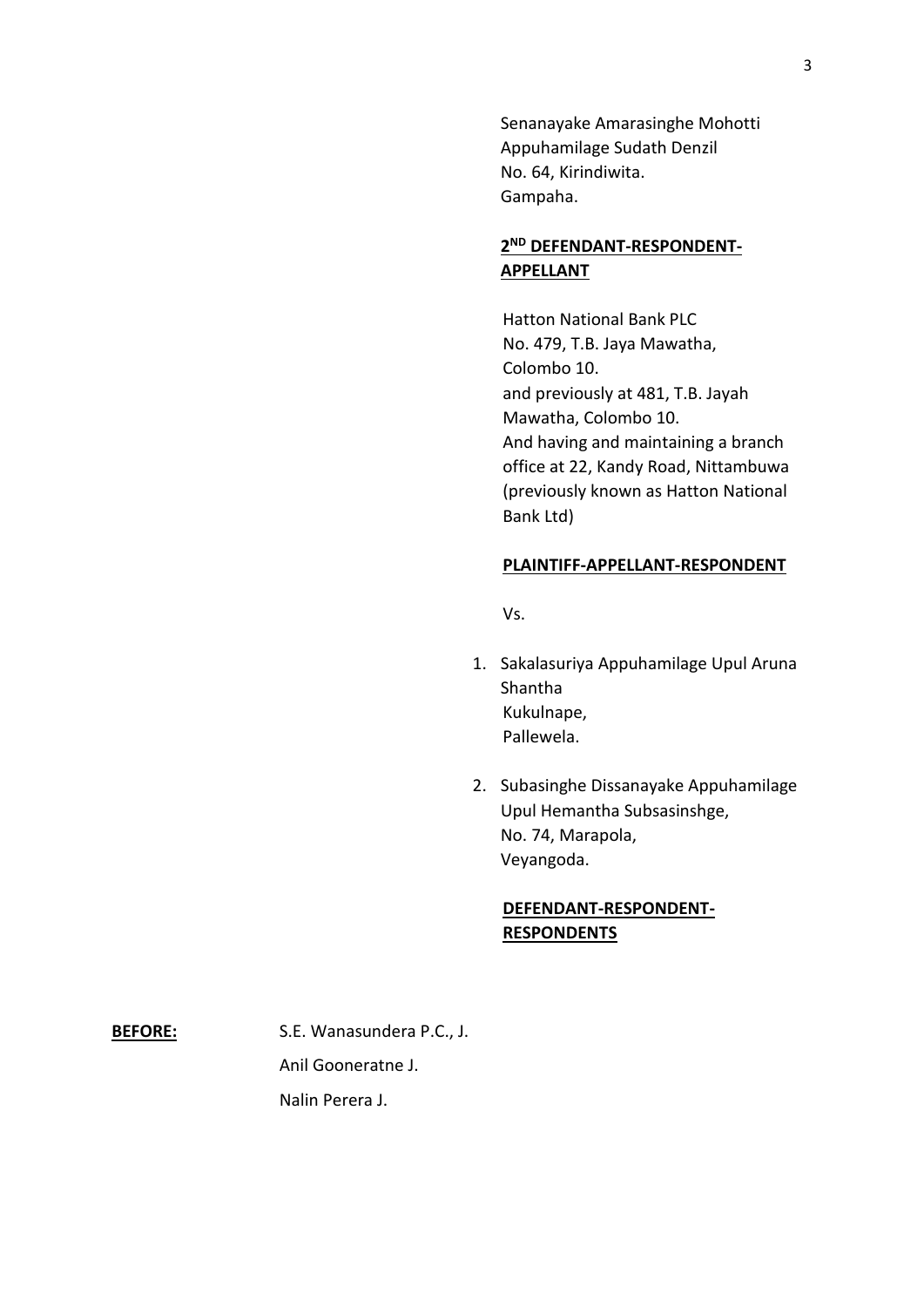| <b>COUNSEL:</b>   | Ms. Sudarshani Cooray with Ms. Sithara Jayasundera<br>For 2 <sup>nd</sup> Defendant-Respondent-Appellant |
|-------------------|----------------------------------------------------------------------------------------------------------|
|                   | Viran Fernando for Plaintiff-Appellant-Respondent                                                        |
| <b>ARGUED ON:</b> | 04.07.2017                                                                                               |
| DECIDED ON:       | 27.07.2017                                                                                               |

#### **ANIL GOONERATNE J.**

This was an action on a Finance Lease Agreement entered between the Plaintiff-Petitioner-Respondent Bank and the 1<sup>st</sup> Defendant-Respondent. The  $2^{nd}$  and  $3^{rd}$  Defendants were the guarantors to the above agreement and action was filed in the District Court of Attanagalla.  $1<sup>st</sup>$  and  $3<sup>rd</sup>$  Defendant-Respondents did not appear in court and the case was fixed ex-parte against them. The 1<sup>st</sup> Defendant failed and neglected to pay the regular payment due to the Bank and Plaintiff-Petitioner-Respondent Bank filed action to recover a sum of Rs. 1,578,204/30 and interest thereupon at 36% p.a from 18.12.2008.

It is said that the evidence of the Plaintiff witness was led by the Plaintiff Bank and said Finance Lease Agreement, annexed to the plaint marked 'A' was sought to be marked in court and the counsel for the  $2^{nd}$  Defendant-Respondent objected for same being marked in evidence on the basis that the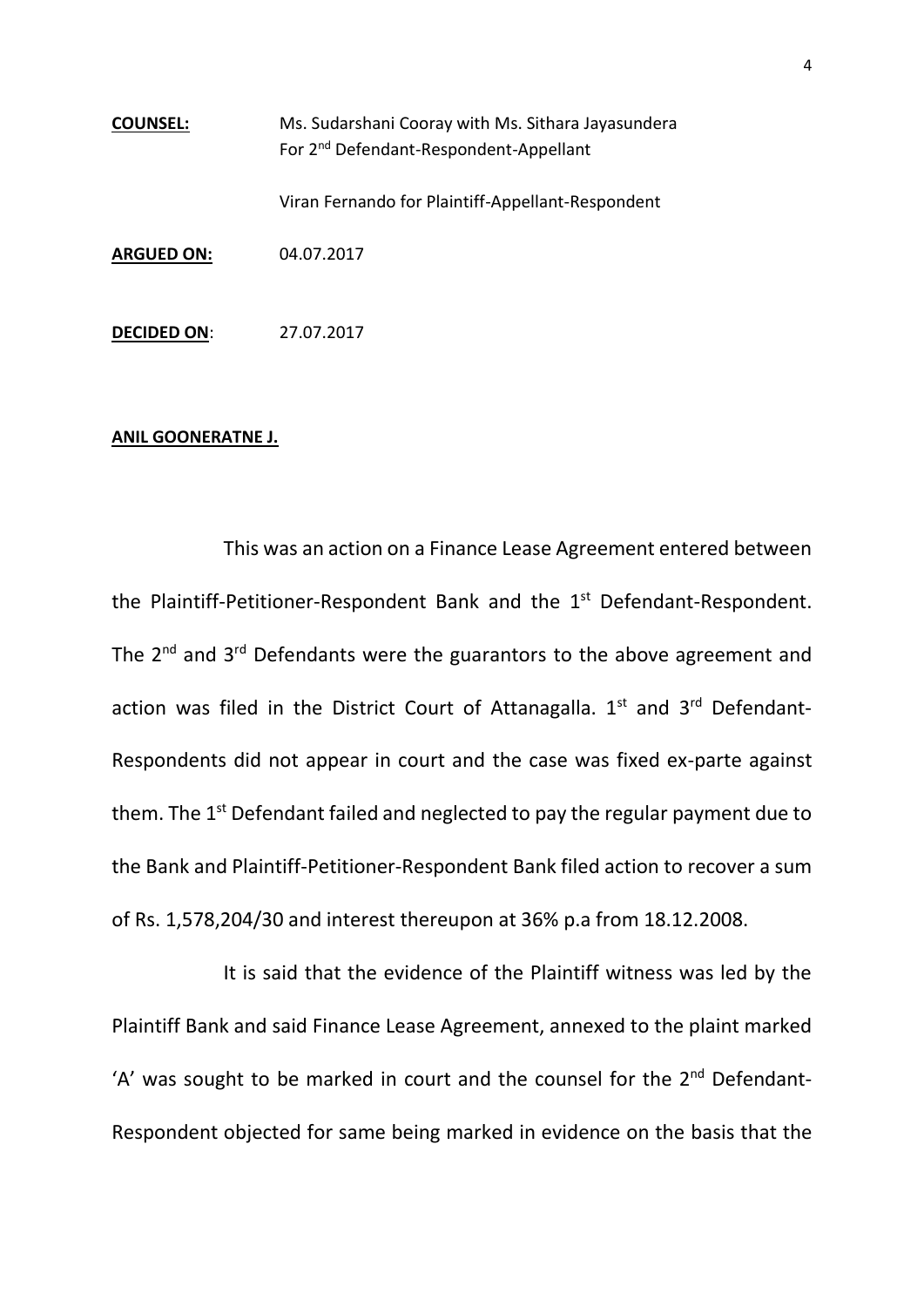said agreement has not been stamped. The learned District Judge by his order of 3.10.2013 upheld the objection of the  $2^{nd}$  Defendant and refused to mark and permit to produce the said lease agreement in evidence. On appeal by the Plaintiff-Respondent to the relevant High Court, the Plaintiff succeeded and the appeal was allowed. The 2<sup>nd</sup> Defendant-Appellant appealed to the Supreme Court and leave was granted on 21.07.2015 on questions of law referred to in paragraphs 7(a) to (d) of the petition filed of record. The said question read thus:

- (a) Has their Lordships erred in failing to appreciate that upon the plain reading of the words in Gazette Extraordinary Notification. No. 1465/20 Item No.15 in the schedule to the gazette, exempts all Hire Purchase Agreements from stamp duty, except Agreements in relation to vehicles used for travelling;
- (b) Has their Lordships erred in failing to appreciate that term "Private" being excluded from the latter Gazette Notification No. 1465/20 has been done to include all hire purchase agreements within the purview of the instruments required to be stamped;
- (c) Has their Lordships of the Provincial High Court erred in failing to appreciate that the Deputy Commissioner of the Department of Inland Revenue has no authority to interpret a gazette issued by Minister of Finance and state that the term "Motor Vehicles Used for Travelling" does not include Motor Coaches and Lorries" and hence the said letters should not be considered by a Court of Law.
- (d) Has their Lordships erred in failing to appreciate that when there arises a conflict in interpreting the gazette and the matter is before a Court of Law, a public officer should not be allowed to interpret the law and this duty is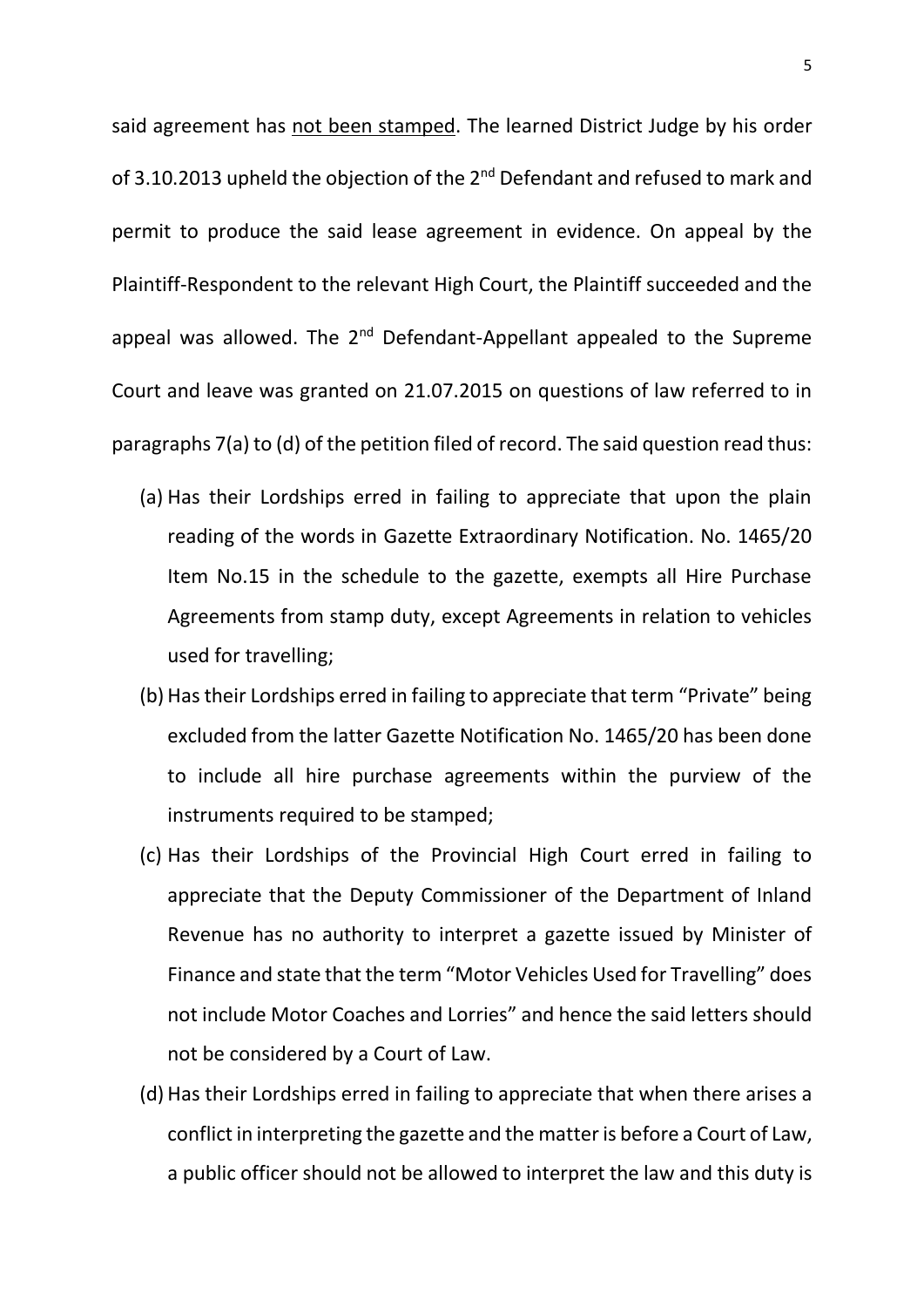vested only with the Court when two conflicting opinions are derived from the words of the legislature and hence this letter should not be considered at all;

The law relating to stamp duty is found in the Stamp Duty Act as

Amended and the relevant Gazette Notification. The relevant Sections of the Act

in a gist are as folloows:

Section 3(1) of Act No. 12 of 2006 permits the Minister to determine the stamp duty payable on "specified instruments".

Section 4 of the same Act identifies "a lease or hire of any property" as a specified instrument.

Section 5 of the Act also empowers the Minister to "by Order published in the Gazette specify the instruments, which shall be exempt from the payment of stamp duty.

Section 5 enacts that the Order published in the gazette specify the instrument which are exempt from stamp duty. The subject matter of the suit is a 'motor coach'.

My attention was drawn by learned counsel for Plaintiff party, of two gazettes. Vide Gazette Extraordinary No. 1439/2 dated 03.04.2006 and later Gazette Extraordinary 1465/20 dated 05.10.2006. Item 15 of Gazette 1465/20 reads as an exemption: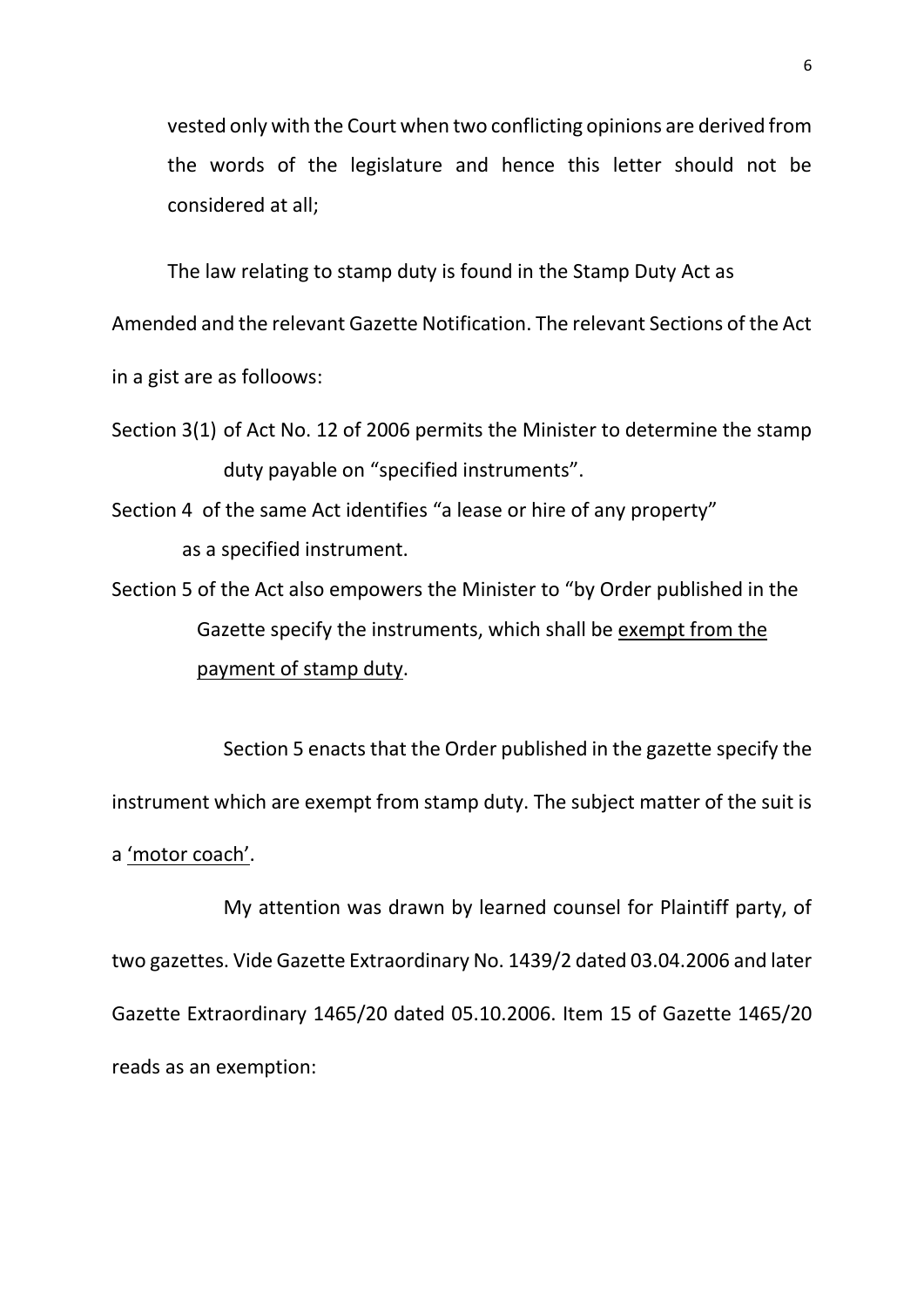"Any instrument relating to any finance lease executed in respect of any property other than any such finance lease in respect of any motor vehicles used for travelling;"

The Sinhala version reads as follows:

"ගමන් බිමන් සදහා යොදා ගන්නා මෝටර් වාහන සම්බන්දයෙන් වන මුල¤ කල් බදු ගිව්සුමක් හැර යම් දේපලක් සම්බන්ධයෙන් කියාත්මක කරන ලද මුලූ කල් බදු ගිවිසුමක් "

The earlier Gazette Extraordinary No. 1439/2 of 03.04.2006 reads thus:

"A finance lease executed in respect of any property (other than any such finance lease in respect of motor vehicles used for travelling);"

The Sinhala version reads thus:

යම් දේපලක් සම්බන්ධයෙන් කියාත්මක කරන ලද මුල¤ කල් බදු ගිව්සුමක් (පුද්ගලීක ගමන් ඩිමන් සදහා යොදා ගන්නා මෝටර් වාහන සම්බන්ධයෙන් වන මුල¤ කල් බදු ගිවිසුමක් හැර)

The later gazette that was issued should prevail and the English version of the above gazettes are identical. The Sinhala version of Gazette 1439/2 carries an important qualification not explicit in the English version.

However, the Sinhala language version of the Gazette Extraordinary No. 1439/2 dated 03.04.2006 was in the following terms.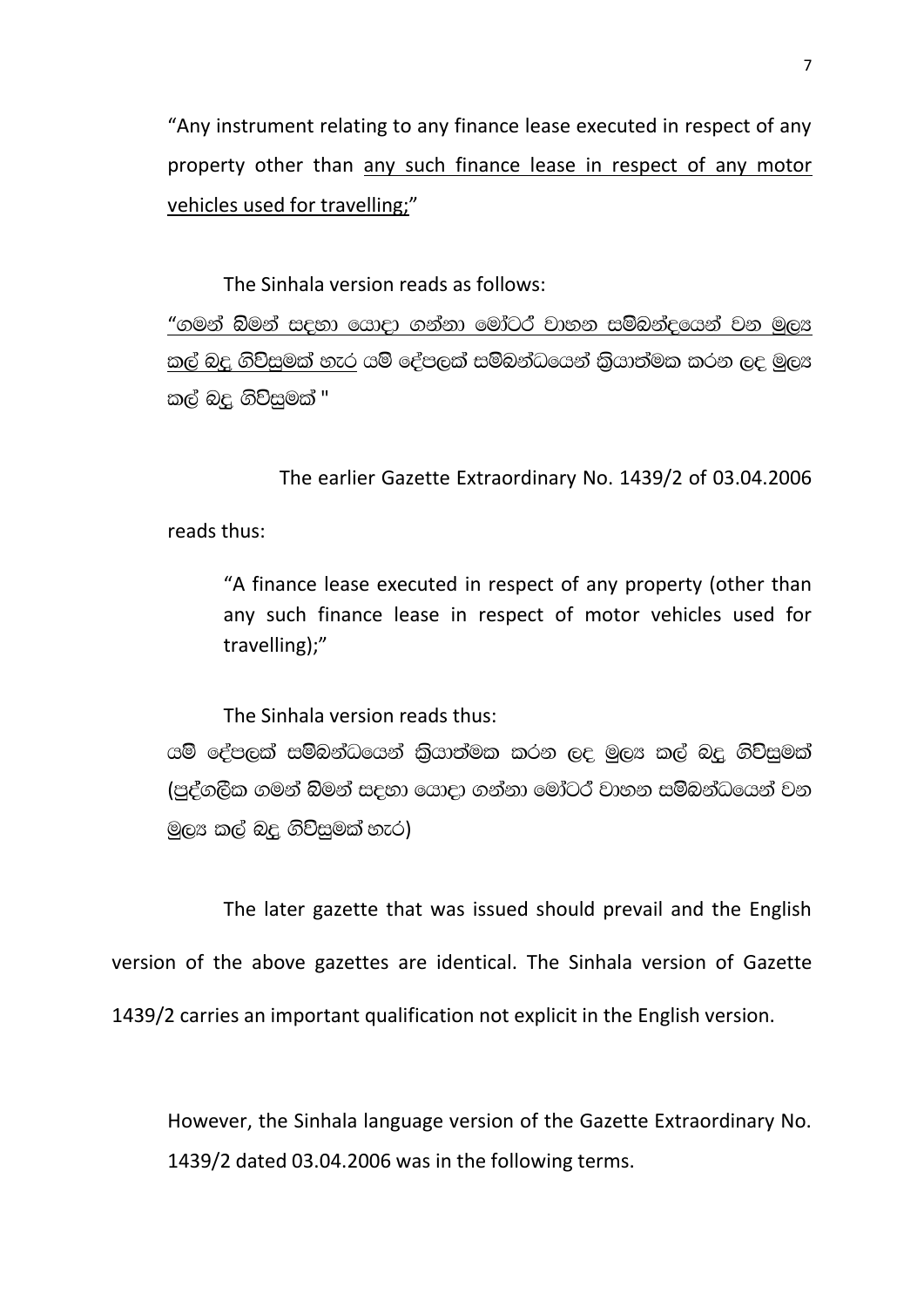The words 'පුද්ගලීක' has been omitted in Gazette – 1463/20 of 05.10.2006. Does the legislature intend to omit 'පුද්ගලීක'? The later gazette also introduced some changes. Gazette 1439/2 of 03.04.2006 refer to පුද්ගලීක ගමන් බිමන්. Thus an instrument which lease a motor vehicle that is used for private travel would be subject to stamp duty.

The omission as stated above may be a deliberate intent of the legislature (Gazette 1465/20). A careful comparison of the two gazette would make one realise of the slight change. The above change as stated above is not the only change. Earlier gazette refer to 20 items that are exempt and the later gazette exempt only 6 items. Therefore the argument that it cannot be said that the gazette issued for the purpose of charging stamp duty on leases of all type of vehicles, may not stand. It is questionable.

*N.S. Bindra* refer to the case of *Lord Herschell, Bank of England Vs.* 

## *Vagliano Brothers (1891) AC 107.*

I think the proper course is in the first instance to examine the language of the statute and to ask what is its natural meaning uninfluenced by any considerations derived from the previous state of the law, and not to start with inquiring how the law previously stood, and then, assuming that it was probably intended to leave it unaltered, to see if the words of the enactment will bear an interpretation in conformity with this view.

Learned counsel for Plaintiff party also emphasis on another aspect. It was argued that the word 'පුද්ගලීක' may not make a substantial difference to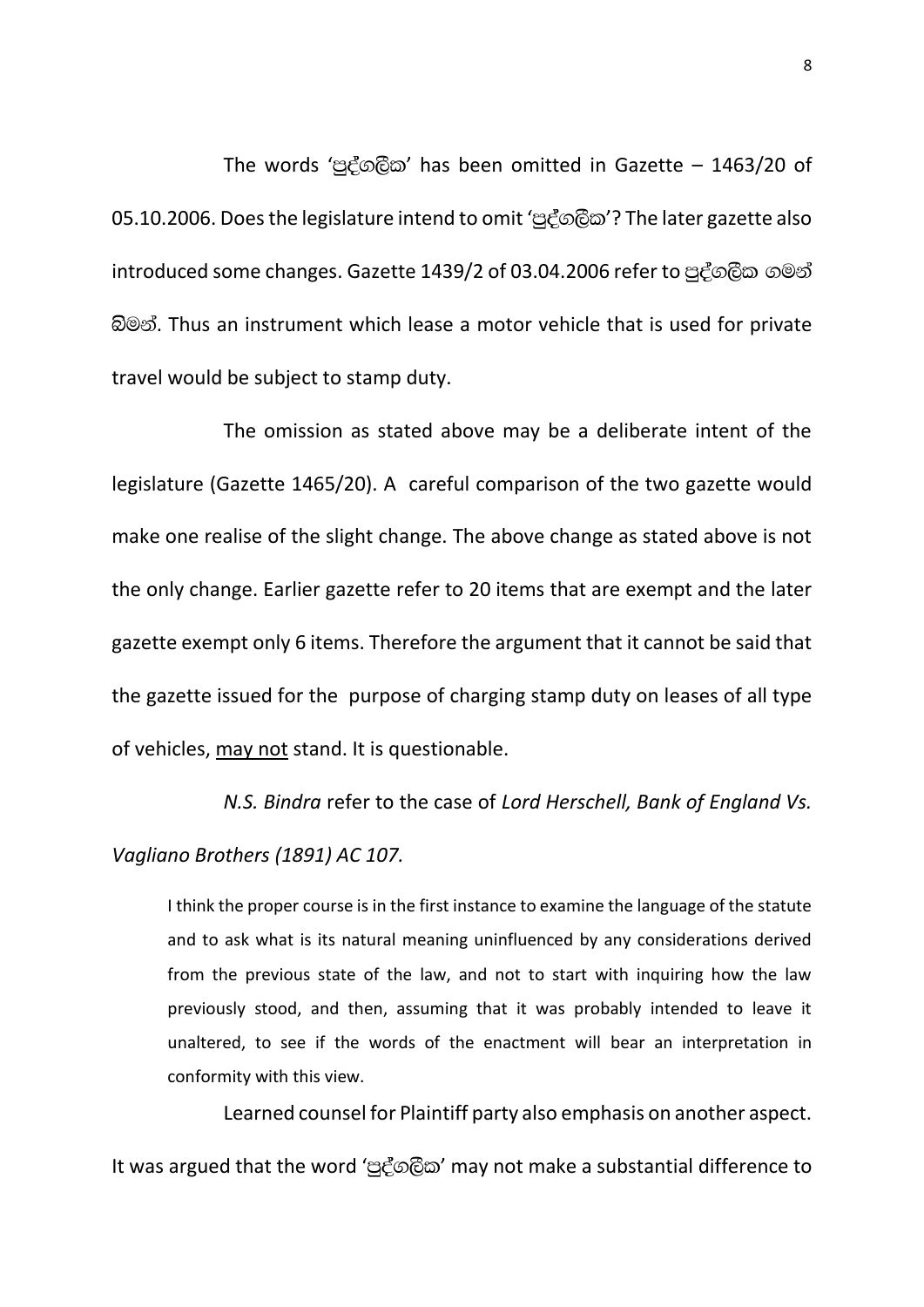the order of the Minister. The simple reading of the gazette appears to state that Finance Leases on vehicles used for travelling would be liable for stamp duty. I would add that 'liable' would mean answerable, or exposed or subject or likely. As such can one state stamp duty would not be chargeable for finance leases on all vehicles but merely for those used for travelling. The simplest of the definition for travelling would be conveyance. Vehicles are used for travelling and not usually for any other purpose. There are no vehicles that are not used for travelling, but may be connected to some other purpose. The English words travelling does not exactly mean the word 'ගමන් බිමන්'. The term ගමන් බිමන් could be distinguished from පුවාහනය ගමන් බමන් connected to personal activity. Gazette 1465/05.10.2006 should be interpreted to make Motor Coach which is used for passenger transporting not liable to stamp duty.

# It is however arguable and a question of interpretation.

In any event Section 33 of the Stamp Ordinance reads thus:

"33 (1) No instrument chargeable with stamp duty shall be received or admitted in evidence by any person having by law or consent of parties authority to receive evidence or registered or authenticated or acted upon by any person or by any officer in a public office or corporation or bank or approved credit agency unless such instrument is duly stamped.

Provided that any such instrument may-

- (a) be admitted in evidence by any person having by law or consent of parties authority to receive evidence; or
- (b) if the stamp duty chargeable on such instrument is one thousand five hundred rupees or less, be acted upon by the Registrar General.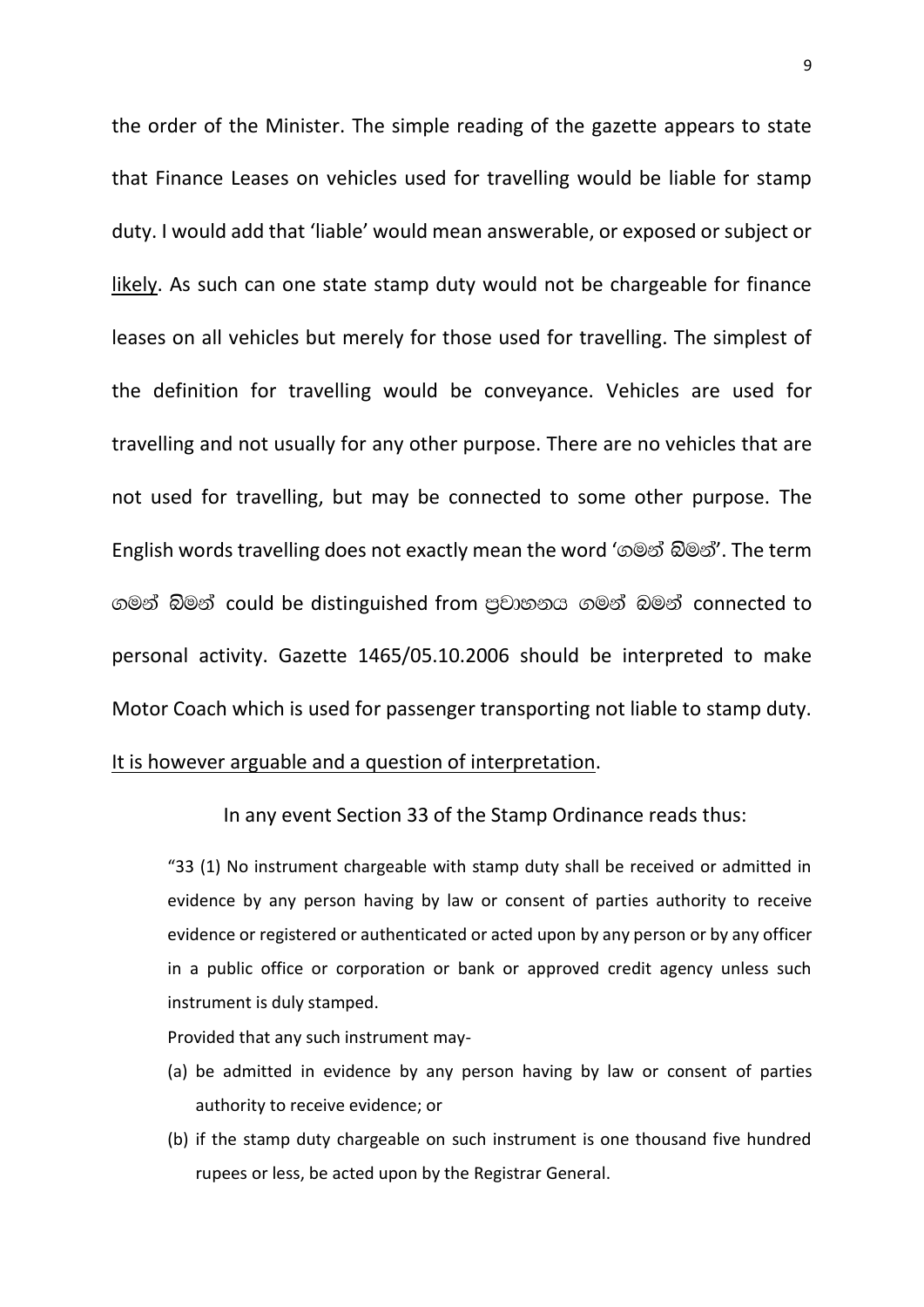Upon payment of the proper duty with which it is chargeable or the amount required to make up the same and a penalty not exceeding three times the proper duty."

The Plaintiff party could not have had any notice of the objection taken by 2<sup>nd</sup> Defendant as the pleadings filed of record does not refer to such an objection. It is essential to give an opportunity to the concerned party to cure such a defect and proceed with such suit. If there is a deficiency of stamping party concerned should be permitted to supply the deficiency. It would amount to an injustice if the concerned party is denied of such a right as the above section contemplates of curing the defect.

In *Wickremasinghe and others Vs. The Goodwill Marine Academy* 

## *(Pvt) Ltd. 2001 (2) SLR 284*

"Under the proviso to S. 33(1) such an unstamped bond may be admitted in evidence upon payment of the proper duty or the amount required to make up the same and a penalty not exceeding three times the proper duty".

*Ceylease Financial Services Ltd. Vs. Sriyalatha 2006 (2) SLR 169* 

"stamp duty should be paid prior to the admission of the relevant instrument. In the circumstances, where an instrument has to be admitted in evidence and if it is not duly stamped, the deficiency has to be cured prior to the instrument being marked in evidence".

In determining either the general object of the legislature, or the meaning of its language in any particular passage, it is obvious that the intention which appears to be most in accord with convenience, reason, justice and legal principles should in all cases of doubtful significance, be presumed to be true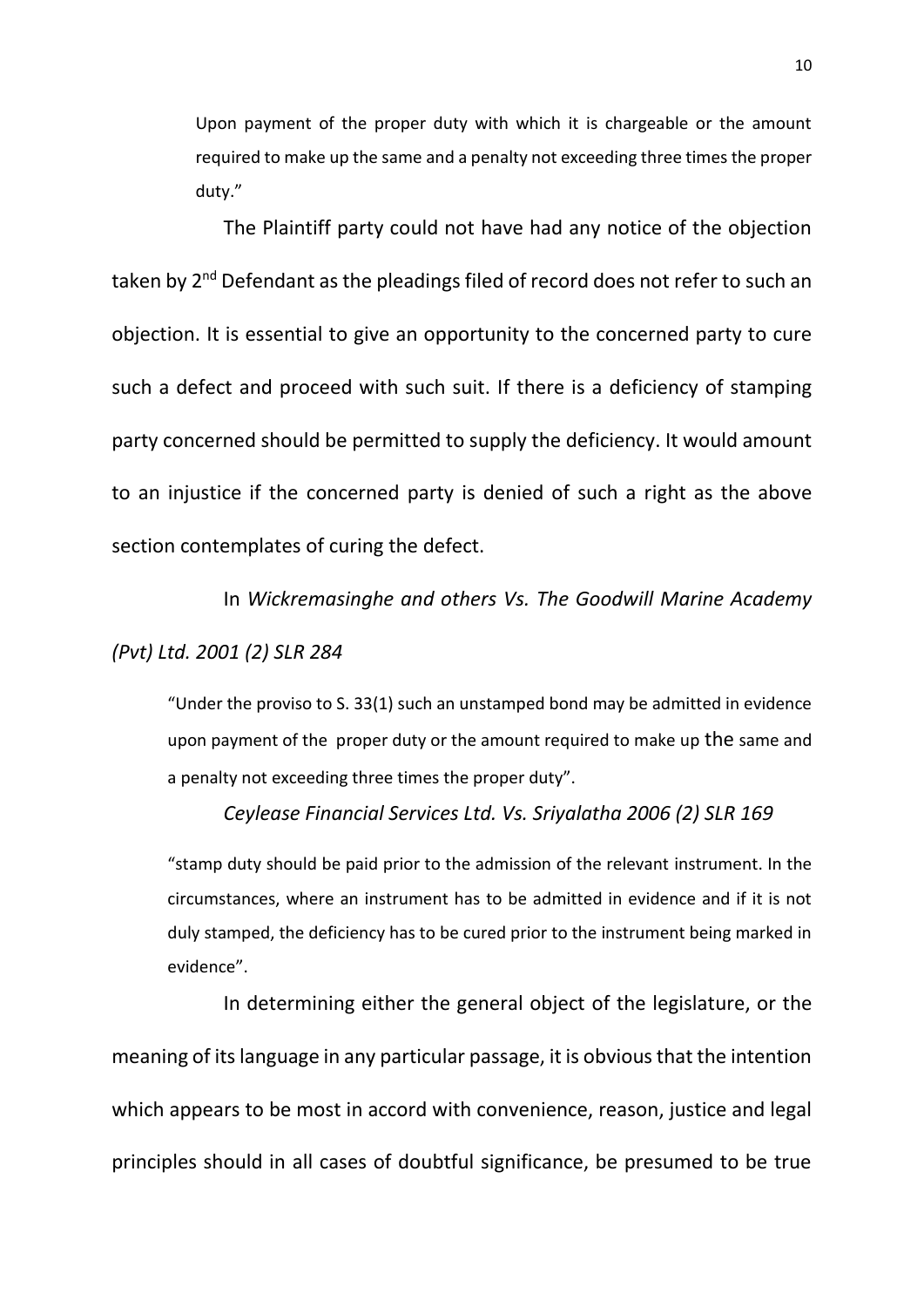one. Maxwell on Interpretation of Statute 12<sup>th</sup> Ed Pg. 199. On General Principles of Interpretation Pg. 28.

If there is nothing to modify, alter or qualify the language which the statute contains, it must be construed in the ordinary and natural meaning of the words and sentences. "The safer and more correct course of dealing with a question of construction is to take the words themselves and arrive if possible at their meaning without, in the first instance, reference to cases".

The duty of court is to expound the law as it stands and to leave the remedy to others. *Suttars Vs. Briggs (1922) AC 1 at 8*.

The relevant gazette or the later one exempts all finance leased executed in respect of any property. The finance leased executed for motor vehicles used for travelling is not exempted. This seems to be the most ordinary simple meaning that could be given to the relevant exemption.

A court is not entitled to read words into an Act of parliament unless clear reasons for it is to be found within the four corners of the Act itself *Vickers Sons & Maxim Ltd. vs. Evans (1910) AC 444 at 445.*

Interpretation of a statute is a matter for a Court of Law. A Deputy Commissioner of the Department of Inland Revenue has given an interpretation to the relevant gazette and this court is not in a position to accept such an interpretation. The learned District Judge correctly disregarded it but not the High Court. I observe that the High Court was in gross error to rely on such an interpretation of the Deputy Commissioner. The relevant provision of the